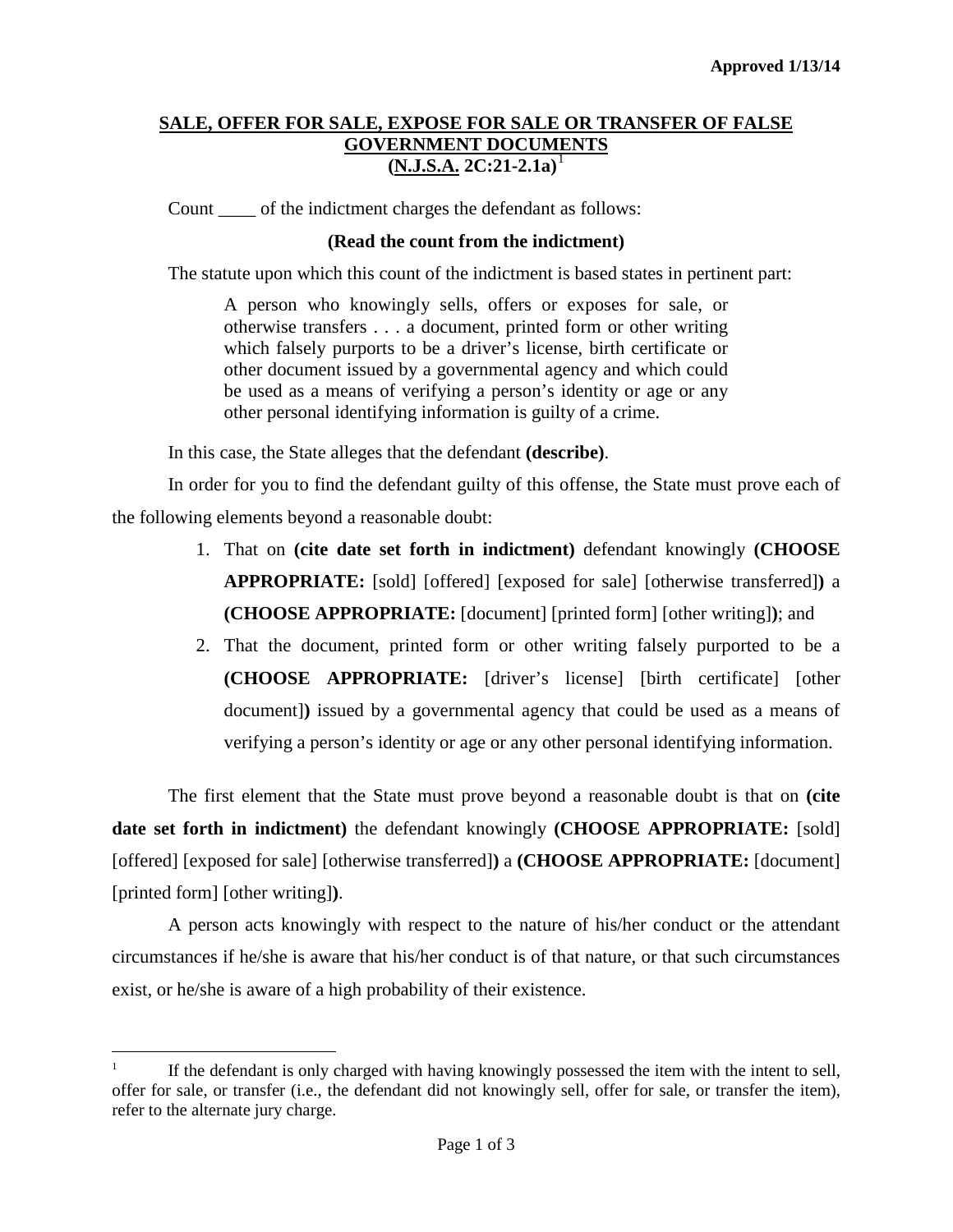## **SALE, OFFER FOR SALE, EXPOSE FOR SALE OR TRANSFER OF FALSE GOVERNMENT DOCUMENTS (N.J.S.A. 2C:21-2.1a)**<sup>1</sup>

A person acts knowingly with respect to a result of his/her conduct if he/she is aware that it is practically certain that his/her conduct will cause such a result. "Knowing," "with knowledge" or equivalent terms have the same meaning.

Knowledge is a condition of the mind. It cannot be seen. It can only be determined by inferences from the defendant's conduct, words or acts. A state of mind is rarely susceptible of direct proof but must ordinarily be inferred from the facts. Therefore, it is not necessary that the State produce witnesses to testify that an accused said that he/she had a certain state of mind when he/she did a particular thing. It is within your power to find that such proof has been furnished beyond a reasonable doubt by inferences which may arise from the nature of his/her acts and conduct and from all he/she said and did at the particular time and place and from all surrounding circumstances established by the evidence.

"Writing" includes printing or **[CHOOSE AS APPROPRIATE:** any other method of recording information, money, coins, tokens, stamps, seals, credit cards, badges, trademarks, access devices, and other symbols of value, right, privilege, or identification, including retail sales receipts, universal product code (UPC) labels and checks.<sup>[2](#page-0-1)</sup>]

The second element that the State must prove beyond a reasonable doubt is that the **(CHOOSE APPROPRIATE:** [document] [printed form] [other writing]**)** falsely purported to be a **(CHOOSE APPROPRIATE:** [driver's license] [birth certificate] [other document]**)** issued by a governmental agency. **(CHOOSE APPROPRIATE**: [The State has offered evidence] [It has been stipulated]**)** that the **(insert name of governmental agency)** is a governmental agency. The second element also requires that the State prove beyond a reasonable doubt (or it has been stipulated) that the **(CHOOSE APPROPRIATE:** [document] [printed form] [other writing]**)**, purported to be issued by a governmental agency, could be used as a means of verifying a person's identity or age or other personal identifying information.

"Personal identifying information" means any name, number or other information that may be used, alone or in conjunction with any other information, to identify a specific individual and includes, but is not limited to, the name, address, telephone number, date of birth, social security number, official State issued identification number, employer or taxpayer number, place of employment, employee identification number, demand deposit account number, savings

<span id="page-1-0"></span> $\frac{1}{2}$ <sup>2</sup> N.J.S.A. 2C:21-1a.